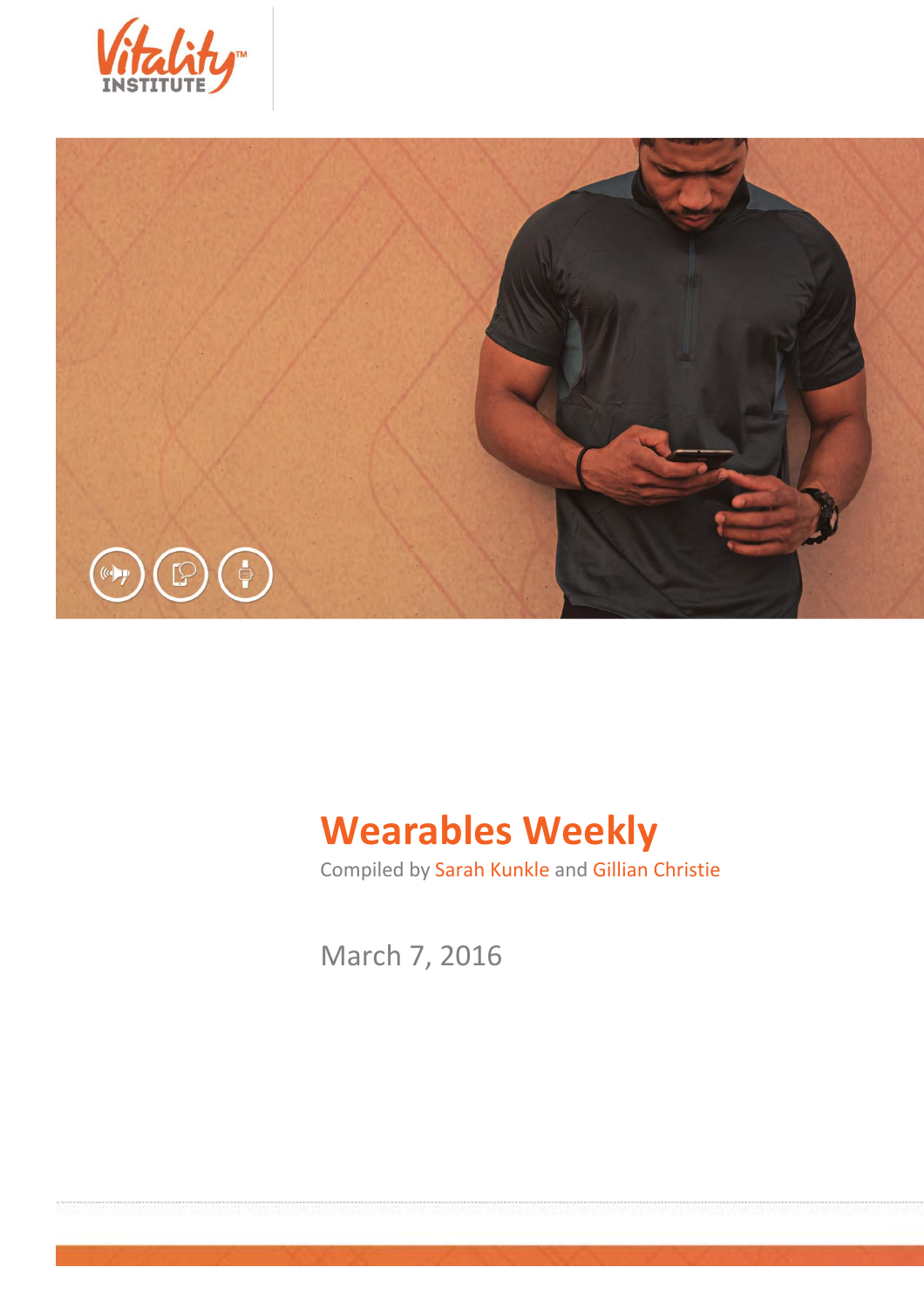

*We have two exciting Vitality announcements this week: the launch of Active Rewards with Apple Watch in the US and the official release of Guidelines for Personalized Health Technology. In other headlines, the themes of consumerism and patient engagement were front and center at last week's Health Information and Management Systems Society (HIMSS) conference. Read the latest below!*

#### **[Vitality motivates members to get more active with Apple Watch](http://www.prnewswire.com/news-releases/vitality-motivates-members-to-get-more-active-with-apple-watch-300229268.html)**

US Vitality members from Amgen, DaVita HealthCare Partners, and Lockton, in addition to John Hancock policyholders, will have the opportunity to earn an Apple Watch by meeting monthly Vitality Active Rewards targets. Apple's COO commented on the partnership, "Vitality shares our conviction that being active has a powerful impact on people's lives. We are thrilled that Apple Watch will be helping Vitality members live a healthier day by being more active." The Vitality program encourages lifestyle changes that reduce health care costs, both in the short run and long term, by rewarding members for activities that address specific health issues. Since the Apple Watch initiative was introduced in South Africa in December 2015, more than 17,000 South Africans have participated.

**Importance:** Although there is limited evidence on the effectiveness of wearable technology in promoting behavior change, early data from the program in South Africa is promising. It shows Vitality members using Apple Watch are more physically active than participants using other fitness devices.

### **[Guidelines for Personalized Health Technologies Released](http://thevitalityinstitute.org/GuidelinesReleaseMarch2016)**

From July to October 2015, Vitality hosted a 90-day global public consultation on draft guidelines to identify best practices for the responsible innovation of personalized health technologies and the appropriate stewardship of data from these devices. The finalized recommendations released at HIMSS16 include: 1) Build health technologies informed by science; 2) Scale affordable health technologies; 3) Guide interpretation of health data; 4) Protect and secure health data; 5) Govern the responsible use of health technology and data. Vitality is collaborating with other organizations to explore how best to pilot, implement, and report on the guidelines, which will ultimately be measured independently using tangible metrics.

**Importance:** With the increasing use of wearables and mobile health apps, massive amounts of data are being generated. These guidelines seek to build on existing best practices and create a standardized approach towards data management and stewardship.

### **[Pebble's Smartwatch Price Drop](http://fortune.com/2016/03/01/pebble-time-price-drop/)**

Pebble has lowered the price of its Pebble Time and Pebble Time Round smartwatches by \$50. Pebble Time is now \$149 and the Pebble Time Round will sell for \$199 in the US. In addition to the price drop, Pebble has expanded retail availability for the Time Round in the UK and EU. Pebble recently added activity tracking capabilities to the Time lineup. Previously, users either had to install a third-party application to collect this information. According to Pebble, about 90% of Time users use Pebble Health and nearly 66% of users access the app weekly. **Importance:** A price decrease could help Pebble become more competitive in the smartwatch market. The price drop also comes as Fitbit prepares to start shipping its fitness-first smartwatch the Blaze, priced at \$199.